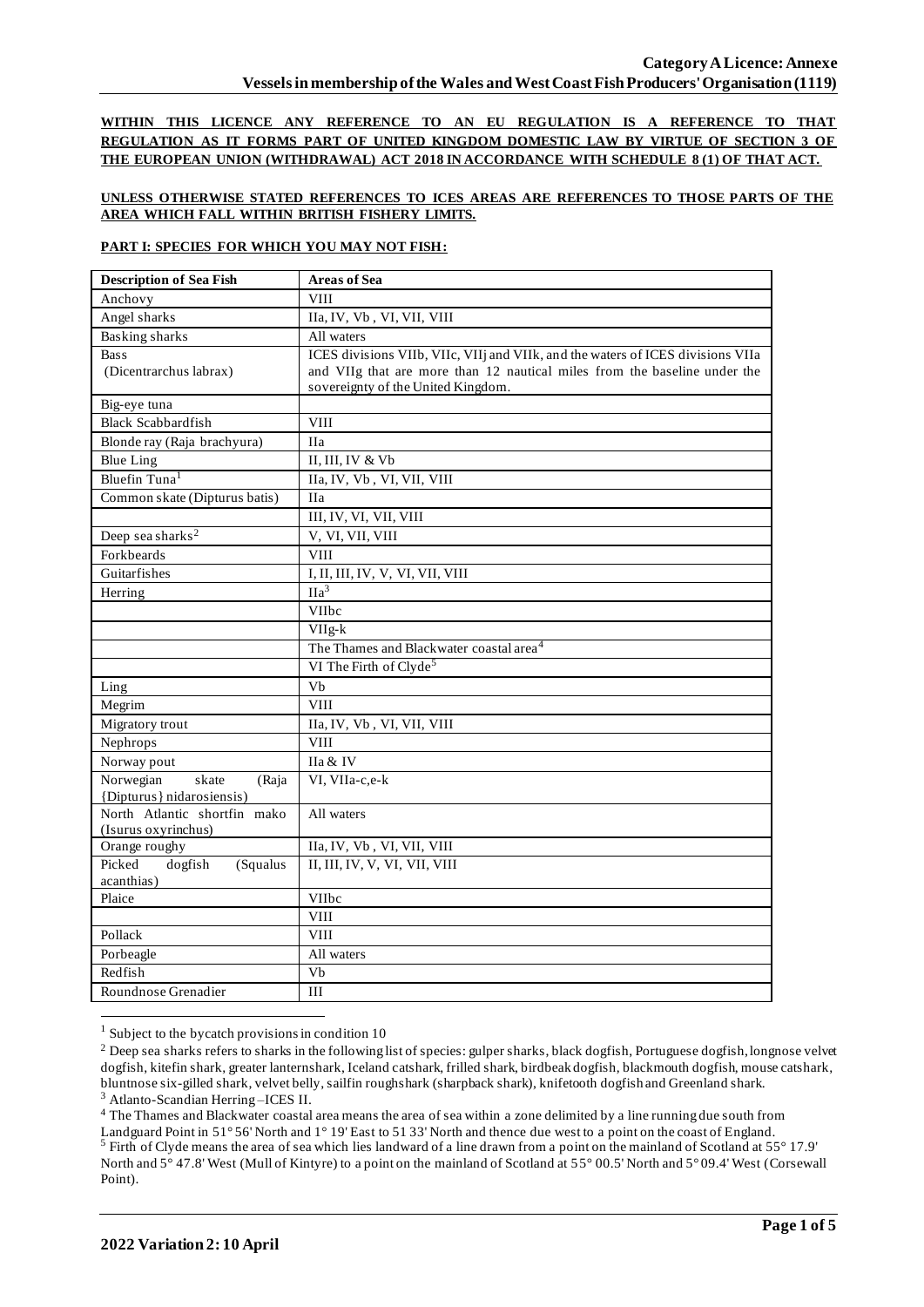| Salmon                                          | IIa, IV, Vb, VI, VII, VIII                   |  |  |  |
|-------------------------------------------------|----------------------------------------------|--|--|--|
| Sandeels                                        | Scottish Inshore Waters <sup>6</sup>         |  |  |  |
| <b>Skates and Rays</b>                          | <b>VIII</b>                                  |  |  |  |
| Small-eyed<br>(Raja<br>ray<br>microocellata)    | IIa, IV, VIa, VIb, VIIa-c, VIIe and VIIh-k   |  |  |  |
| lanternshark<br>Smooth<br>(Etmopterus pusillus) | IIa, IV                                      |  |  |  |
|                                                 | I, V, VI, VII, VIII                          |  |  |  |
| Sole                                            | <b>VIIbc</b>                                 |  |  |  |
|                                                 | <b>VIII</b>                                  |  |  |  |
| Starry Ray (Amblyraja radiata)                  | IIa, IIIa, IV, VIId                          |  |  |  |
| Thornback ray (Raja clavata)                    | IIIa                                         |  |  |  |
| Tope shark (Galeorhinus galeus)                 | When taken with longlines in IIa, IV; and in |  |  |  |
|                                                 | I, V, VI, VII, VIII                          |  |  |  |
| Undulate Ray (Raja undulata)                    | VI                                           |  |  |  |
| White sharks                                    | IIa, IV, Vb, VI, VII, VIII                   |  |  |  |
| White Skate (Rostroraja alba)                   | VI, VII, VIII                                |  |  |  |
| Whiting                                         | <b>VIII</b>                                  |  |  |  |

## **SPECIES FOR WHICH YOU MAY NOT FISH CONTINUED**

| <b>SPECIES</b>              | <b>SEA AREAS</b>                           |
|-----------------------------|--------------------------------------------|
| Anglerfish                  | IIa & IV                                   |
| <b>Blue Whiting</b>         | IIa, IV, Vb, VI, VII, VIIIabde             |
| Boarfish (Capros aper)      | VI, VII, VIII                              |
| $\overline{\text{Cod}}$     | IV; IIa                                    |
|                             | VIIa                                       |
| Dabs & Flounders            | IIa & IV                                   |
| <b>Greater Silver Smelt</b> | IIa                                        |
|                             | IV                                         |
|                             | Vb, VI, VII                                |
| Herring                     | IVa,b                                      |
|                             | VIId; IVc                                  |
|                             | Vb, VIb and VIaN                           |
|                             | VIIa                                       |
|                             | VIIe,f                                     |
|                             | VIIg-k                                     |
| Horse Mackerel              | IVb, IVc and VIId                          |
|                             | IIa, IVa, VI, VIIa-c, VIIe-k, VIIIabde, Vb |
| Lemon Sole & Witches        | IIa and IV                                 |
| Ling                        | IIa                                        |

<sup>&</sup>lt;sup>6</sup> "Scottish inshore waters" means the sea adjacent to the coast of Scotland and to the landward of a limit of 6 nautical miles from the baseline from which the territorial sea is measured, up to the mean high water mark of ordinary spring tides.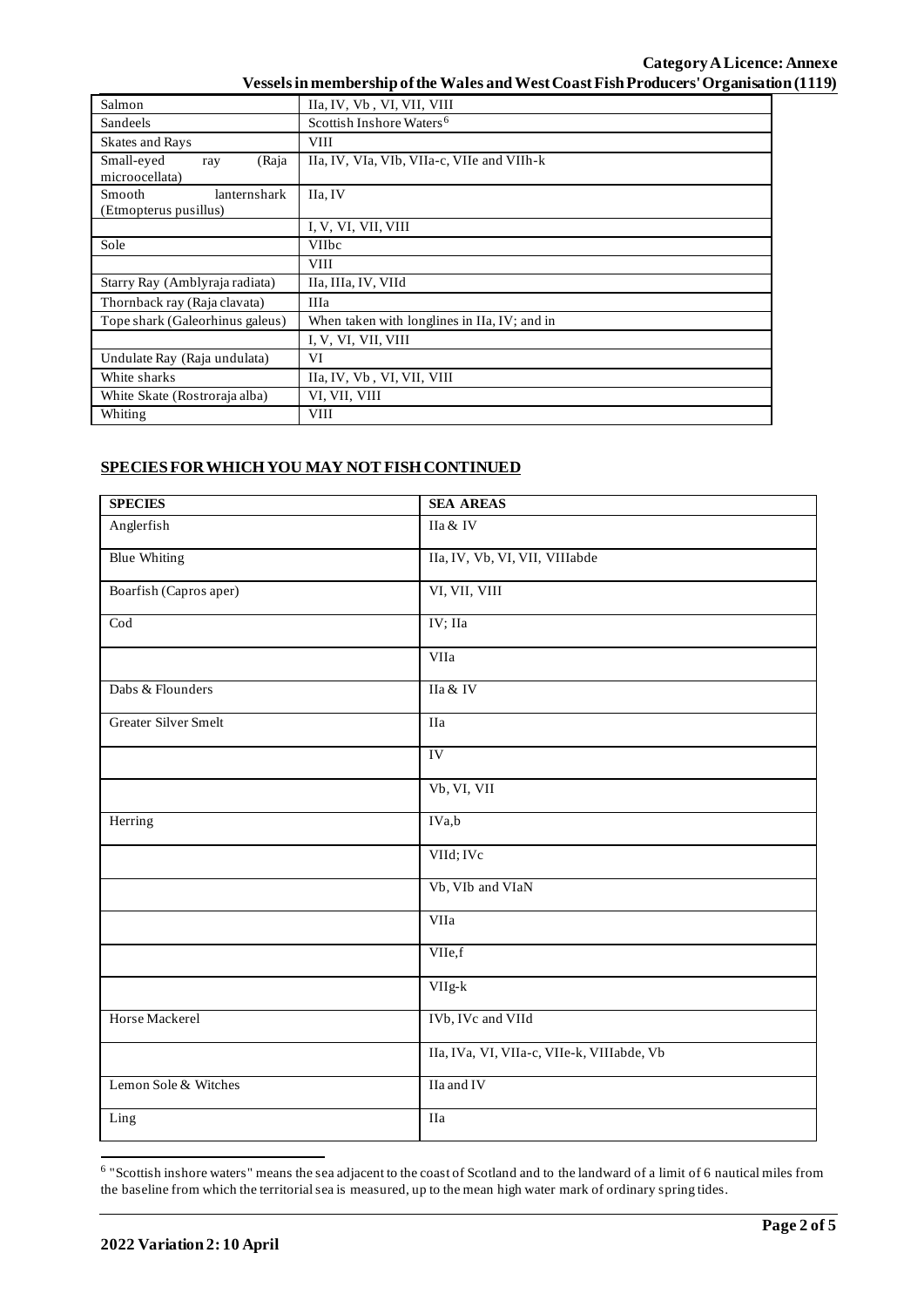# **Category ALicence:Annexe**

| Vessels in membership of the Wales and West Coast Fish Producers' Organisation (1119) |  |  |  |  |  |
|---------------------------------------------------------------------------------------|--|--|--|--|--|
|---------------------------------------------------------------------------------------|--|--|--|--|--|

| Mackerel       | IIIa & IV, IIa, IIIb,c,d                                                      |  |  |
|----------------|-------------------------------------------------------------------------------|--|--|
|                | IVa Flexibility box <sup>7</sup> (Seasonal closure 15th February - 31st July) |  |  |
|                | VI, VII, VIIIa, b, d, e; Vb                                                   |  |  |
| Megrim         | IIa & IV                                                                      |  |  |
| Plaice         | IV, IIa                                                                       |  |  |
| Saithe         | IIIa & IV, IIa, IIIb,c                                                        |  |  |
| Sandeels       | IIa & IV                                                                      |  |  |
| Skates & Rays  | IIa and IV                                                                    |  |  |
| Sole           | $\rm II$ & $\rm IV$                                                           |  |  |
|                | VI; Vb                                                                        |  |  |
|                | VIIa                                                                          |  |  |
|                | VIId                                                                          |  |  |
|                | VIIe                                                                          |  |  |
|                | VIIf,g                                                                        |  |  |
|                | VIIh,j,k                                                                      |  |  |
| Sprats         | IIa and IV                                                                    |  |  |
|                | VIId,e                                                                        |  |  |
| Turbot & Brill | IIa & IV                                                                      |  |  |
| Tusk           | IIa                                                                           |  |  |

### DEEP SEA

| <b>Black Scabbardfish</b> | IIa & IV    |
|---------------------------|-------------|
| <b>Blue Ling</b>          | IIa & IV    |
| Forkbeards                | IIa & IV    |
| Roundnose Grenadier       | IIa & IV    |
|                           | Vb, VI, VII |
|                           | <b>VIII</b> |

## **PART II: QUOTA LIMITATIONS OF TAC STOCKS**

## **LICENCE HOLDERS ARE REMINDED THAT QUOTA LIMITS ARE IN LIVE WEIGHT.**

For the conversion factors that apply see the bottom of this Annexe.

#### **TAC SPECIES SEA AREA QUOTA LIMIT/ MONTH (UNLESS**

 $7$  Mackerel caught in ICES Division IVa annually in the periods between 1 August and 15 February shall be recorded against the Western mackerel quota. All other catches of mackerel in ICES Division IVa shall be recorded against the North Sea mackerel quota, and shall be subject to any quota limitations set out at **Part II** of this **Annex**.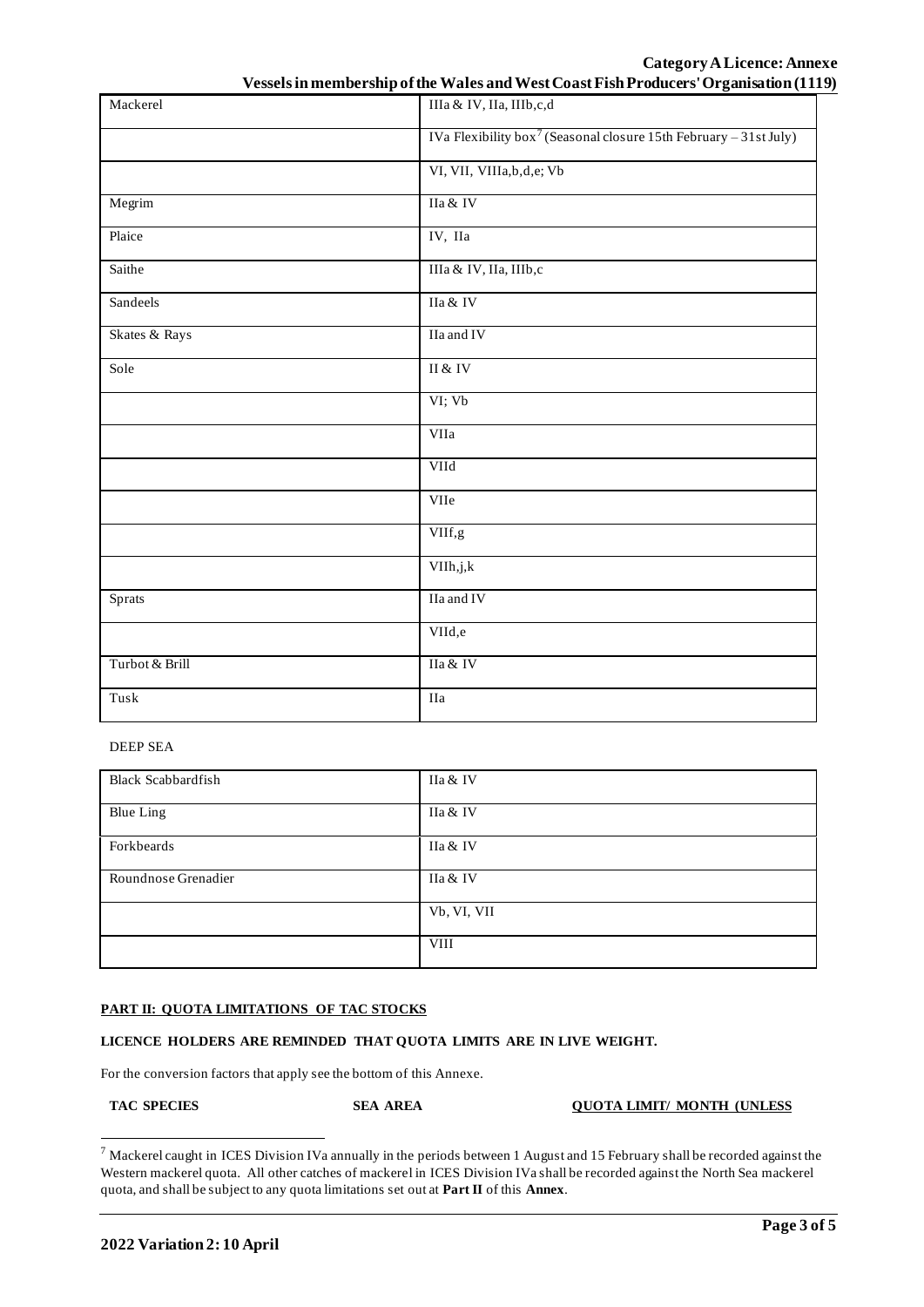| Herring                             | IVc, VIId                                        | 5 tonnes                      |
|-------------------------------------|--------------------------------------------------|-------------------------------|
|                                     | VIIa                                             | $0.05$ tonnes                 |
|                                     | VIIe-f                                           | 0.1 tonnes                    |
|                                     | $VIIg-k$                                         | $0.1$ tonnes                  |
| Horse Mackerel                      | IIa, IVa, Vb, VI, VIIa-c, VIIe-k,<br>VIIIa,b,d,e | $0.5$ tonnes                  |
| <b>Sprats</b>                       | IIa, IV                                          | 20 tonnes per vessel per week |
|                                     | VIIde                                            | $0.5$ tonnes                  |
| Small-eyed ray (Raja microocellata) | $VIIf-g$                                         | 1.5 tonnes                    |

| <b>DEEP-SEA SPECIES</b> | <b>SEA AREA</b>       |
|-------------------------|-----------------------|
| Alfonsinos              | IV, Vb, VI, VII, VIII |
| Black scabbardfish      | IIa, IV, Vb, VI, VII  |
| Forkbeards              | IIa, IV, Vb, VI, VII  |
| Red seabream            | VI, VII, VIII         |
| Roundnose grenadier     | IIa, IV               |

A quota limitation of **100 kgs per fishing trip** will apply, either singly or collectively, to the above deep-sea stocks in the sea areas described.

| Live weight shall be calculated by multiplying landed weight by the conversion factors set out below. |
|-------------------------------------------------------------------------------------------------------|
|-------------------------------------------------------------------------------------------------------|

| <b>Species</b>        | Code       | Gutted | Gutted &<br>Headed | <b>Fillets</b> | Parts            |
|-----------------------|------------|--------|--------------------|----------------|------------------|
| Anglerfish            | <b>ANF</b> | 1.22   | 3.0                |                | 3.0 <sup>8</sup> |
| <b>Bass</b>           | <b>BSE</b> | 1.125  |                    | 2.7            |                  |
| <b>Blue Whiting</b>   | <b>WHB</b> | 1.15   |                    |                |                  |
| <b>Brill</b>          | <b>BLL</b> | 1.09   | 2.7                |                |                  |
| Cod                   | <b>COD</b> | 1.17   | 1.7                | 2.6            | 1.389            |
| Conger Eel            | <b>COE</b> | 1.125  |                    | 2.7            |                  |
| Common Dab            | <b>DAB</b> | 1.11   | 1.39               |                |                  |
| Common Sole           | <b>SOL</b> | 1.04   |                    | 2.5            |                  |
| Flounder              | <b>FLE</b> | 1.08   |                    | 2.7            | 1.3910           |
| Greenland Halibut GHL |            | 1.08   |                    |                |                  |
| Halibut               | HAL        | 1.08   |                    | 2.7            |                  |
| Haddock               | <b>HAD</b> | 1.17   | 1.46               | 2.6            |                  |
| Hake                  | <b>HKE</b> | 1.11   | 1.4                | 2.6            |                  |
| Herring               | <b>HER</b> | 1.12   | 1.19               |                |                  |
| Horse Mackerel        | <b>JAX</b> | 1.08   |                    |                |                  |
| Lemon Sole            | <b>LEM</b> | 1.05   |                    | 2.5            |                  |
| Ling                  | <b>LIN</b> | 1.14   | 1.32               | 2.64           | $2.8^{11}$       |
| Mackerel              | <b>MAC</b> | 1.09   |                    |                |                  |
| Megrims               | LEZ        | 1.06   |                    | 2.5            |                  |
| Mullet                | <b>MUL</b> | 1.125  |                    | 2.7            |                  |
| Nephrops              | <b>NEP</b> |        |                    |                | 3.0 <sup>7</sup> |
| Plaice                | <b>PLE</b> | 1.05   | 1.39               | 2.4            |                  |

<sup>8</sup> Tails

 $^9$  Headed

<sup>10</sup> Gutted, headed and skinned

<sup>11</sup> Gutted and salted